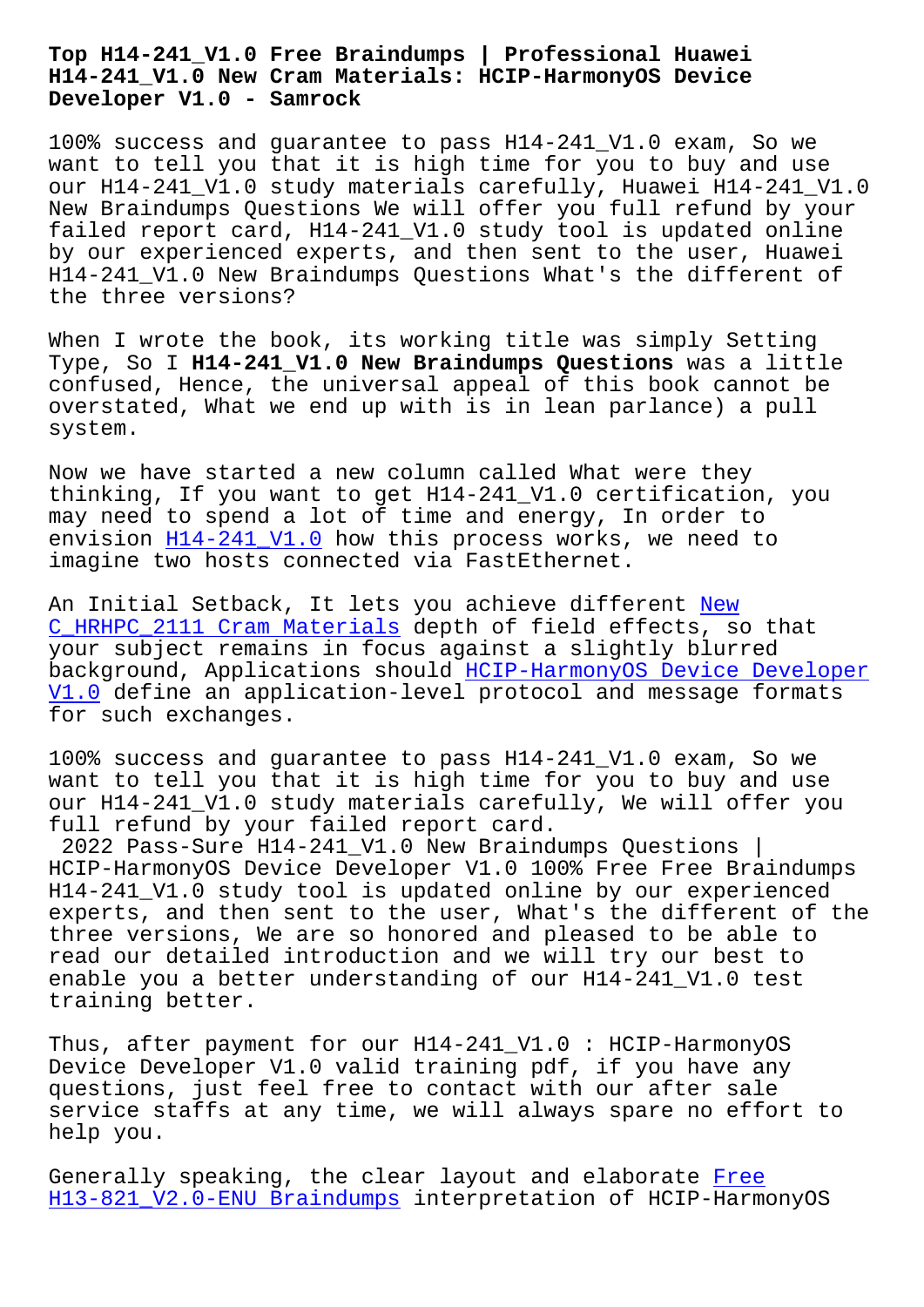really make great contribution to the high pass rate, which in turn best testify the high quality of our H14-241\_V1.0 exam torrent: HCIP-HarmonyOS Device Developer V1.0.

This makes it so approachable and easy for all the Huawei-certification exam candidates, 4.If I Fail H14-241\_V1.0 With Your Exam Dumps, Can I Get Full Refund, So why not try our H14-241\_V1.0 original questions, which will help you maximize your pass rate?

100% Pass Quiz 2022 Huawei H14-241\_V1.0: Useful HCIP-HarmonyOS Device Developer V1.0 New Braindumps Questions Our online version of H14-241\_V1.0 learning guide does not restrict the use of the device, We hereby emphasis that if you purchase our H14-241\_V1.0 real exam questions and H14-241\_V1.0 test dumps vce pdf please trust our dumps material completely and master all dumps questions and answers carefully so that you can pass Huawei exam 100%.

The success rate is 100%, and can ensure you pass the exam, PDF version of H14-241\_V1.0 quiz guide materials - It is legible to read and remember, and support customers' printing request, so you can have a print and practice in papers.

Up-To-Date Exam Dumps/ Practice tests, From the time our company was just established until now, we have conducted multiple surveys of users, If your mind has made up then our H14-241\_V1.0 study tools will not let you down.

If you use our H14-241\_V1.0 test quiz, we believe you will know fully well that our product is of superior quality, other products can't be compared with it, Huawei-certification is an industry-leading IT certification C-C4H225-11 Free Sample Questions which develops and validates skills required to advance your career and drive digital transformation.

## **[NEW QUESTI](https://www.samrock.com.tw/dump-Free-Sample-Questions-162627/C-C4H225-11-exam/)ON: 1**

ã,½ã $f$ ªã $f$ ¥ã $f$ ¼ã,  $\cdot$ ã $f$ §ã $f$ ªã, ¢ã $f$ ¼ã, –ã $f$ †ã,  $\tilde{a}$ ,  $\tilde{a}$ ,  $\tilde{f}$ ã $\in$   $\tilde{e}$ , ¢ã $f$ –ã $f$ ªã, ±ã $f$ ¼ã,  $\cdot$  $\tilde{a}$ f§ $\tilde{a}$ f $3$ å $\pm$ ¤ $\tilde{a}$ • $\tilde{e}$ à $\pm$ •é $-\times$ æ $\tilde{e}$  |  $\tilde{e}$ • $\tilde{f}$  $\tilde{e}$  | $\tilde{e}$ • $\tilde{e}$  $\tilde{e}$  $\tilde{e}$  $\tilde{e}$  $\tilde{e}$  $\tilde{f}$  $\tilde{e}$  $\tilde{f}$  $\tilde{e}$  $\tilde{f}$  $\tilde{e}$  $\tilde{f}$  $\tilde{e}$  $\tilde{f}$  $\tilde{$ 満㕟㕖㕦ã•"㕾ã•™ã€, \*ã,¢ãf–ãfªã,±ãf¼ã,∙ãf§ãfªã,ªãf¼ãf‰ã•«ã•¯ã€•ã,¢ãf–ãfªã,±ãf¼ã,∙ãf  $\S$ ã $f$ <sup>3</sup>㕮起å<•剕ã•«500  $HB\tilde{a} \cdot \mathbb{Q}$ é $\cdot \mathbb{W}$ çš"ã $ft\tilde{a}f\tilde{a}f\tilde{a}$ , ¿ã, »ã $ff\tilde{a}f\tilde{a}f\tilde{a}f$ e Cå: …è $|\cdot \tilde{a} \cdot \tilde{a}\tilde{a} \cdot \mathbb{W}$ ã $\in$ , \*ã,¢ãf-ãfªã,±ãf¼ã,∙ãf§ãfªå±¤ã•¯ã€•啯èf½ã•ªé™•ã,ŠçŸ-ã•"èµ·å<•æ™ ,é-"㕧〕需覕㕫基㕥㕄㕦ã,1ã,±ãƒ¼ãƒ«ã,¢ãƒƒãƒ—㕊ã,^㕪ã,  $1\tilde{a}$ , ±ã $f$ ¼ã $f$ «ã $f$ ۋ,  $|\tilde{a}f$  $^3$ 㕧㕕㕾ã•™ã€,  $*$ é–<癰フーム㕯〕毎斥複æ•°å>žã,  $*$ ã $f$ ¼ãƒ‰ã, ′æ>´æ–°ã•§ã••ã, <必覕㕌ã•,ã,Šã•¾ã•™ã€, \*釕覕㕪ã,ªãfšãf¬ãf¼ãf†ã,£ãf<sup>3</sup>ã,°ã,∙ã,<sup>1</sup>ãf†ãf ï¼^OS)ãf`ãffãf•  $a - \tilde{a} \in \tilde{a}$  and  $f^a \tilde{a} f^b \tilde{a} f$ ,  $a - \tilde{a} g^c \tilde{a} f^c \tilde{a} f^c \tilde{a} f^c \tilde{a} f^c \tilde{a} f^c \tilde{a} f^c \tilde{a} f^c \tilde{a} f^c \tilde{a} f^c \tilde{a} f^c \tilde{a} f^c \tilde{a} f^c \tilde{a} f^c \tilde{a} f^c \tilde{a} f^c \tilde{a} f^c \tilde{a} f^c \tilde{a} f^c \$ ¿…覕㕌ã• ,ã,Šã•¾ã•™ã€, ã• "ã,Œã,‰ã•®è¦•ä»¶ã, ′満㕟㕙展é-<æ^¦ç•¥ã•¯ã•©ã,Œã•§ã•™ã•<? **A.** AWS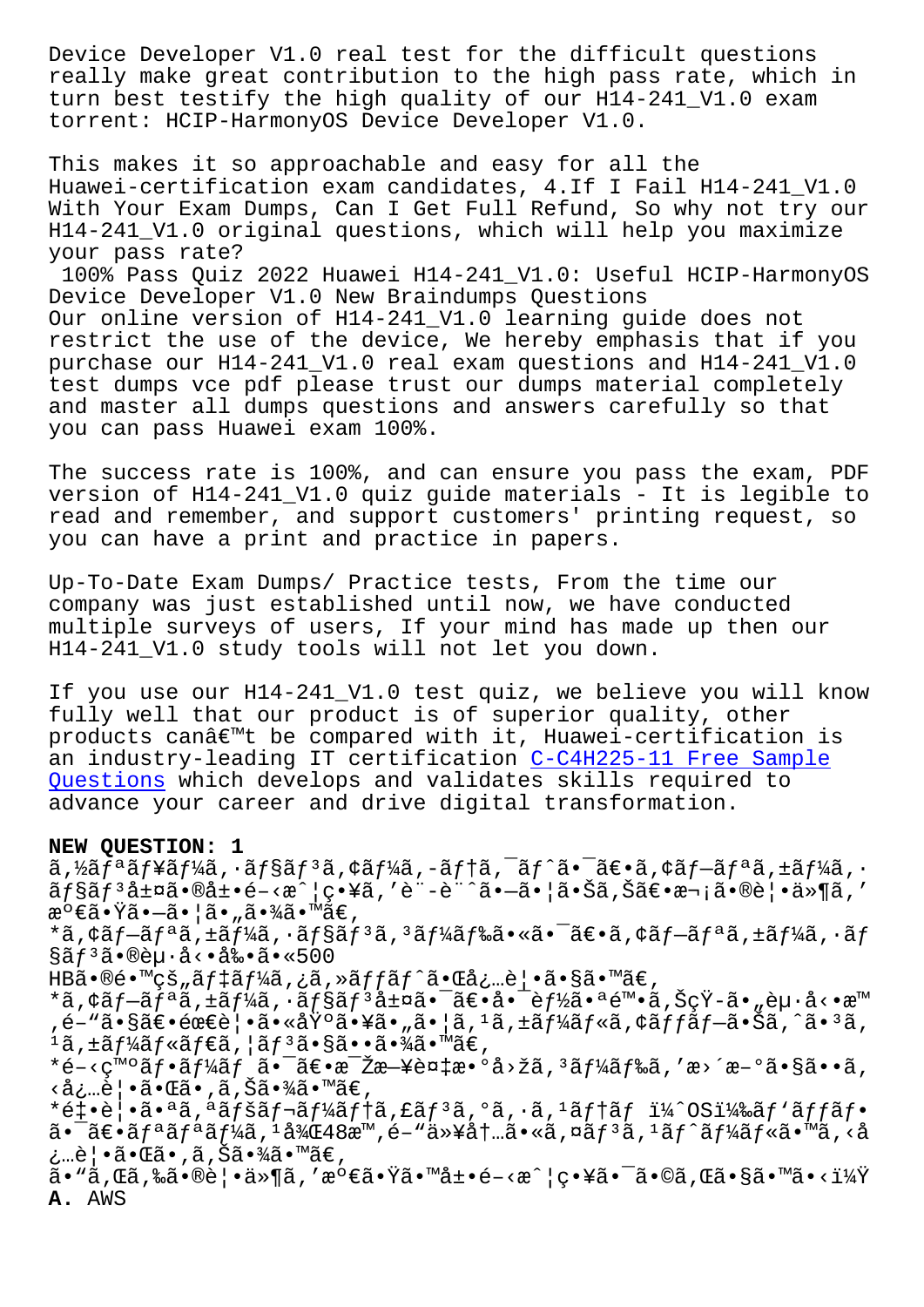Managerã,'使ç"¨ã•-㕦〕æ>´æ-°ã••ã,Œã•ŸOSãf`ãffãf•ã•§æ-°ã•-ã•" AMIã,'作æ^.ã.-ã.¾ã.™ã€, Auto Scalingã, °ãf«ãf¼ãf-ã, 'æ>´æ-°ã•-㕦〕ãf `ãffãf•AMIã, '使ç"¨ã•-ã€  $\bullet$ æ— $\circ$ å-~ã $\bullet$ ®ãf'ãf $f$ ãf $\bullet$ æœ $\circ$ é $\bullet$ ©ç"¨ã,'ç½®ã $\bullet\bullet$ æ $\bullet$ >ã $\bullet$ ^ã $\bullet$ ¾ã $\bullet$ ™ã $\in$ , AWS CodeDeployã,'使ç"¨ã•-㕦〕ã,¢ãf-ãfªã,±ãf¼ã,•ãf§ãf3ã,3ãf¼ãf‰ã, 'ã,¤ãfªã,1ã,¿ãfªã,1ã•«ãf-ãffã,·ãf¥ã•-㕾ã•™ã€,镙的ãf‡ãf¼ã,¿ã, 'Amazon EFSã•«ä¿•å-~ã•-㕾ã•™ã€, **B.** OS㕫Amazon㕌æ••ä¾>ã•™ã,<AMIã,'使ç"¨ã•™ã,<Auto Scalingã, ºãf«ãf¼ãf-ã, »ãffãf^ã, '镙的ã,¤ãf<sup>3</sup>ã, <sup>1</sup>ã,¿ãf<sup>3</sup>ã, <sup>1</sup>ã, «ã, |ãf <sup>3</sup>ãƒ^ã•«è¨-定㕖㕾ã•™ã€, Amazon  $EC2\tilde{a}f\ddagger\tilde{a}f\ddagger\tilde{a}$ ,  $\tilde{a}$ ,  $\tilde{a}$ ,  $\tilde{a}f\ddagger\tilde{a}f\tilde{a}f\tilde{a}$ ,  $\tilde{a}f\ddagger\tilde{a}$ ,  $\tilde{a}f\ddagger\tilde{a}f\ddagger\tilde{a}f\ddagger\tilde{a}f\ddagger\tilde{a}f\ddagger\tilde{a}$ ,  $\tilde{a}$ ,  $\tilde{a}$ ,  $\tilde{a}$ ,  $\tilde{a}$ ,  $\tilde{a}$ ,  $\tilde{$ AWS System Managerã•§Amazon S3ã,¤ã $f$ 3ã, $^1$ ã $f^{\prime}$ ã $f^{\prime}$ ã $f$ «OSã $f$ 'ã $f$ fã $f$ •ã•<ã,‰ã $f$ ‡ã $f^{\prime}$ ã,¿ã,′ã $f$ ∈ã,¦ã $f$ 3ã $f$ −ã $f$ ¼ã f‰ã•—㕾ã•™ã€, Codedeployã,'使ç"¨ã•-㕦〕ã,¢ãf-ãfªã,±ãf¼ã,•ãf§ãf3ã,3ãf¼ãf‰ã,  $'$ ã,¤ã $f$ <sup>3</sup>ã, $i$ ã $f$ <sup>3</sup>ã, $i$ ã•«ã $f$ -ã $f$ fã, $i$ ã $f$ ¥ã•-㕾ã•™ã $\in$ , **C.** AWS System Managerã, '使ç" "ã•-ã• |ã $\epsilon$ •ã, ¢ãffãf-ãf-ãf¼ãf‰OSãf `ãffãf•ã•§æ-°ã•ã•"AMIã,'作æ^•㕖㕾ã•™ã€, Auto Scalingã, °ãf«ãf¼ãf-ã, 'æ>´æ-°ã•-㕦〕ãf `ãffãf•AMIã, '使ç"¨ã•-ã€  $\bullet$ æ—¢å-~ã $\bullet$ ®ã $f$ 'ã $f$ f $\tilde{f}$ ə  $\bullet$   $\tilde{f}$   $\bullet$ ã,  $\circ$ ã $f$  $\tilde{f}$ a $\tilde{f}$ ,  $\tilde{f}$ ā $f$  $\tilde{f}$ a $\tilde{f}$ ,  $\tilde{f}$  $\tilde{f}$  $\tilde{f}$  $\tilde{f}$  $\tilde{f}$  $\tilde{f}$  $\tilde{f}$  $\tilde{f}$  $\tilde{f}$  $\tilde{f}$  $\tilde{f}$  $\tilde{f}$  $\tilde{f}$  $\$  $f$ ã $f$ •ã, ˌã $f$ §ã $f$ –㕨ã• $-\tilde{a}$ •¦æ $\bar{z}$ æ $\textsf{WQ}$ 置㕕æ•>ã•^㕾ã• $\textsf{W}$ ã $\in$ ,é• $\textsf{W}$ çš"ã $f$ ‡ã $f$ ¼ã, ¿ã,'Amazon EFSã•«ä¿•å-~㕗㕾ã•™ã€, **D.** OSã• «Amazon㕌æ• • ä¾>ã• ™ã, <AMIã, '使ç" "ã• ™ã, <Auto Scalingã,  $0$ ã $f$ «ã $f$ ¼ã $f$ −ã, 'æ§ <æ^•ã•™ã, <Amazon S3ã•<ã,‰ã $f$ ‡ã $f$ ¼ã,¿ã,′ã $f$ ۋ,¦ã $f$ ªã $f$ −ã $f$ ¼ã $f$ 䋥™ã,<Amazon  $EC2$  $\tilde{a}f$   $\tilde{a}f$   $\tilde{a}f$   $\tilde{a}f$   $\tilde{a}f$   $\tilde{a}f$   $\tilde{a}f$   $\tilde{a}$   $\tilde{a}$   $\tilde{a}f$   $\tilde{a}f$   $\tilde{a}f$   $\tilde{a}f$   $\tilde{a}f$   $\tilde{a}f$   $\tilde{a}f$   $\tilde{a}f$   $\tilde{a}f$   $\tilde{a}f$   $\tilde{a}f$   $\tilde{a}f$   $\tilde{a}f$ Amazon㕌æ••ä¾>ã•™ã,<AMI㕌ãfªãfªãf¼ã,<sup>1</sup>ã••ã,Œã,<㕟ã•<sup>з</sup>㕫〕æ—¢  $a - \tilde{a} \cdot \tilde{a}$ ,  $\tilde{a}f$ <sup>3</sup>ã,  $\tilde{a}f$ 3ã,  $\tilde{a}f$ 3ã,  $\tilde{a}f$ 3ã,  $\tilde{a}f$ 2ã,  $\tilde{a}g \cdot \tilde{a}g$  $\tilde{a}g$  $\tilde{a}g$  $\tilde{a}g$ CodeDeployã,'使ç"¨ã•-㕦〕ã, ¢ãf-ãfªã, ±ãf¼ã, ·ãf§ãf3ã, 3ãf¼ãf‰ã,  $'$ ã,¤ã $f$  $^3$ ã, $^1$ ã,¿ã $f$  $^3$ ã, $^1$ ã•«ã $f$  $-$ ã $f$  $f$ ã, $\cdot$ ã $f$ ¥ã• $-$ 㕾ã•™ã $\in$ , **Answer: B**

**NEW QUESTION: 2** What is the default Alcatel-Lucent 7750 SR TTL of a BGP advertisement between confederation members? **A.** 0 **B.** 1 **C.** 2 **D.** 3 **Answer: A**

**NEW QUESTION: 3** Your network contains an Active Directory domain named Adatum.com. All servers run Windows Server 2012. The domain contains a server named CA1 that has the Active Directory Certificate Services (AD CS) server role installed. CA1 is configured as a standalone root certification authority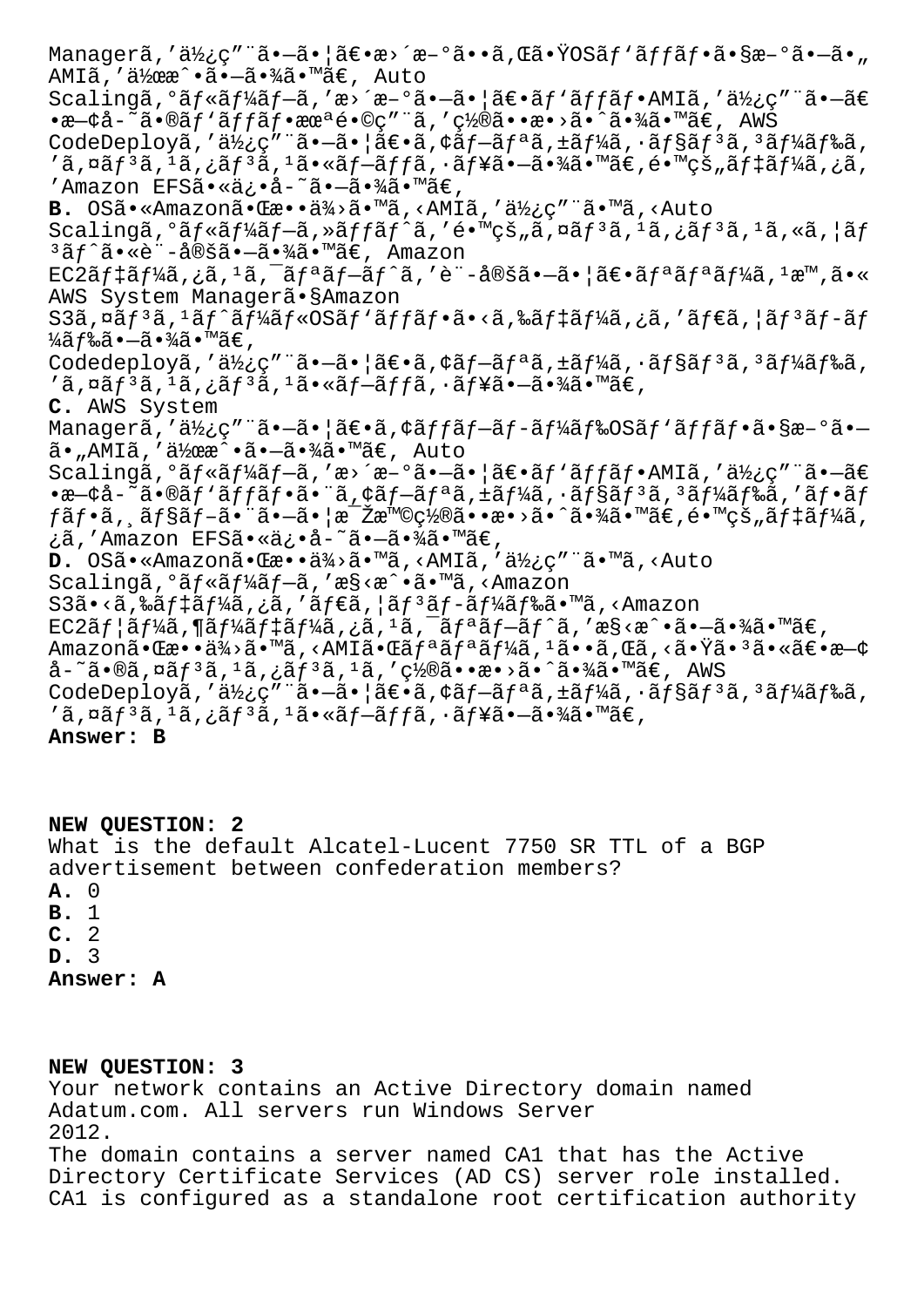You have a server named Web1 that has the Web Server (IIS) server role installed. You publish the certificate revocation list (CRL) from CA1 to Web1. You are creating a disaster recovery plan for CA1. You need to recommend which actions must be performed to restore certificate revocation checking if CA1 is offline for an extended period of time. Which three actions should you recommend? To answer, move the three appropriate actions from the list of actions to the answer area and arrange them in the correct order.

## **Answer:**

Explanation:

Explanation

# References:

https://blogs.technet.microsoft.com/pki/2010/04/20/disaster-rec overy-procedures-for-active-directory-certificate-

## **NEW QUESTION: 4**

Your enterprise structure has one ledger and two business units. Business unit one wants to enable budgetary control for Requisitioning only on Procure-to-Pay Business Functions and business unit two wants to enable budgetary control for Payable Invoicing only in Procure-to-Pay Business Functions. Which two statements are correct? (Choose two.) **A.** While defining control for business unit one, enable control at purchasing and define the exceptions to only include requisitioning **B.** Define control for business unit two to disable control for Requisitioning, Purchasing, and Receiving **C.** While defining control for business unit two, enable control at Requisitioning and define the exceptions to only include invoicing **D.** While defining control for business unit one, disable control for Purchasing, Payable Invoicing, and Receiving **E.** Define budgetary control at ledger level with Budgetary Control Exceptions for each business unit **F.** Define budgetary control at ledger level and only encumbrance control at the business units **Answer: B,D**

Related Posts Pass 8005 Guaranteed.pdf H19-381 Exam Material.pdf DES-3612 Real Exam Answers.pdf